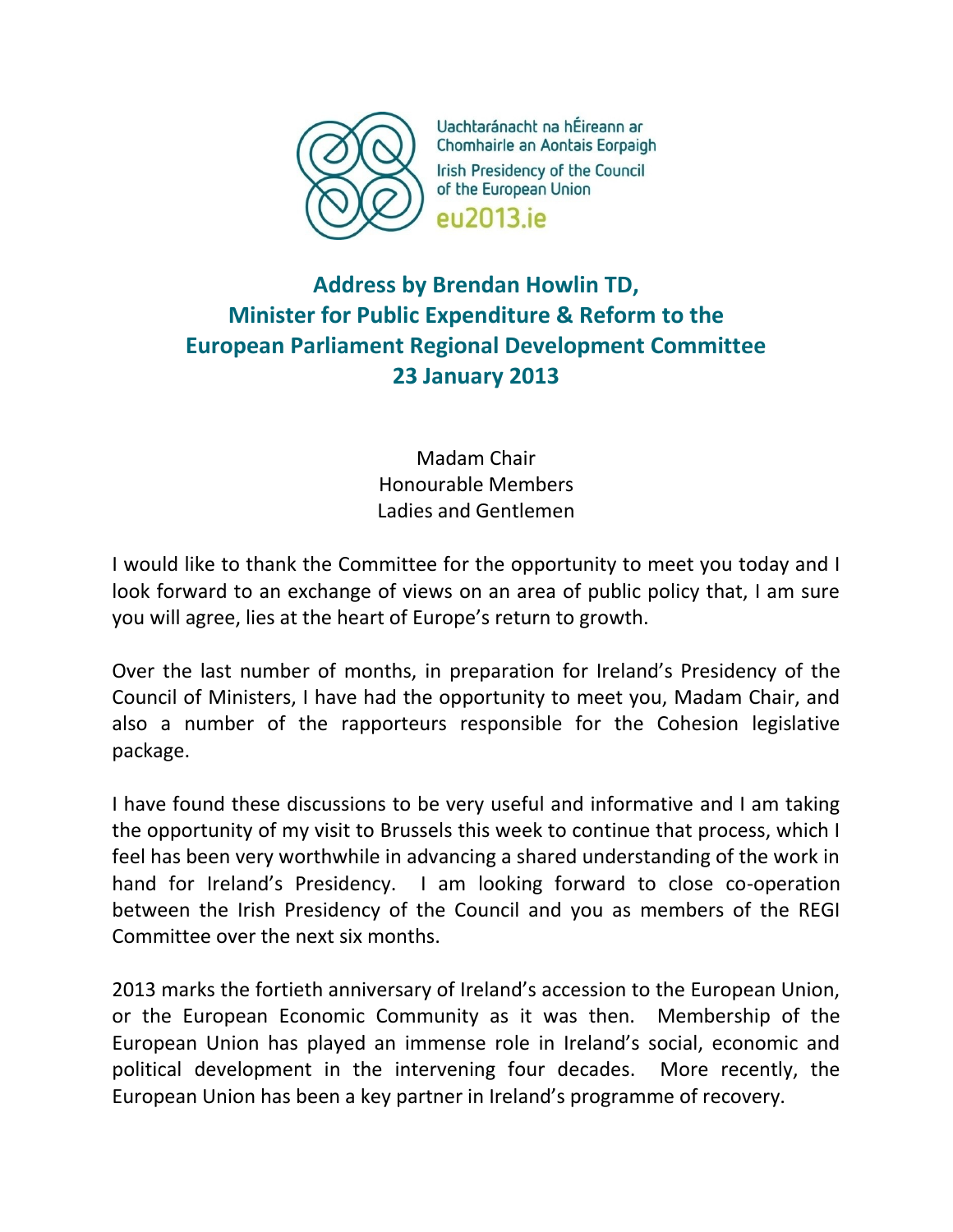We have faced a difficult challenge in repairing the economy and the public finances. But we are committed to meeting that challenge, and I am confident that we can lead Ireland back to normal market funding and to sustainable growth in living standards and employment. The Irish Government strongly believes that membership of the European Union is vital to this ongoing recovery and to our future. We remain deeply committed to the values the Union stands for and the community approach in taking forward the Union's work.

Much has changed in the European Union since Ireland joined in 1973. Not only has it grown from 9 Member States to 27, soon to be 28, but the nature of the Union has broadened and deepened. One of the principal developments has been the strongly enhanced role of the European Parliament.

This enhanced role for the European Parliament is something I very much welcome. I appear before you today as a committed parliamentarian myself with many years experience. Next month I will have been a member of the Irish Parliament, Oireachtas na hEireann, for thirty years. I have served in both the lower and upper houses, including as Deputy Chair, or Leas Cheannn Comhairle, of the lower house, the Dáil.

This is experience I have brought to bear in my current role as Minister for Public Expenditure & Reform.

As part of my reform role I have been keen to modernize the working of our national Parliament, particularly in the area of parliamentary inquiry. Following the crisis there is, quite properly, major public concern that these systems of governance must be reformed. In the same spirit, I value the changes which have given a new and stronger role to the European Parliament. A Parliament fully involved in setting the legislative framework for a wide range of key policy areas such as Cohesion must help bring Europe closer to its citizens, something that is important to acknowledge in 2013, the Year of the Citizen.

I was especially pleased that, in the run-up to the Irish Presidency of the Council, the Irish Parliament had an opportunity to hear from the President of the European Parliament, President Schulz and that the Government was able to meet the Conference of Presidents of the Parliament. I think these engagements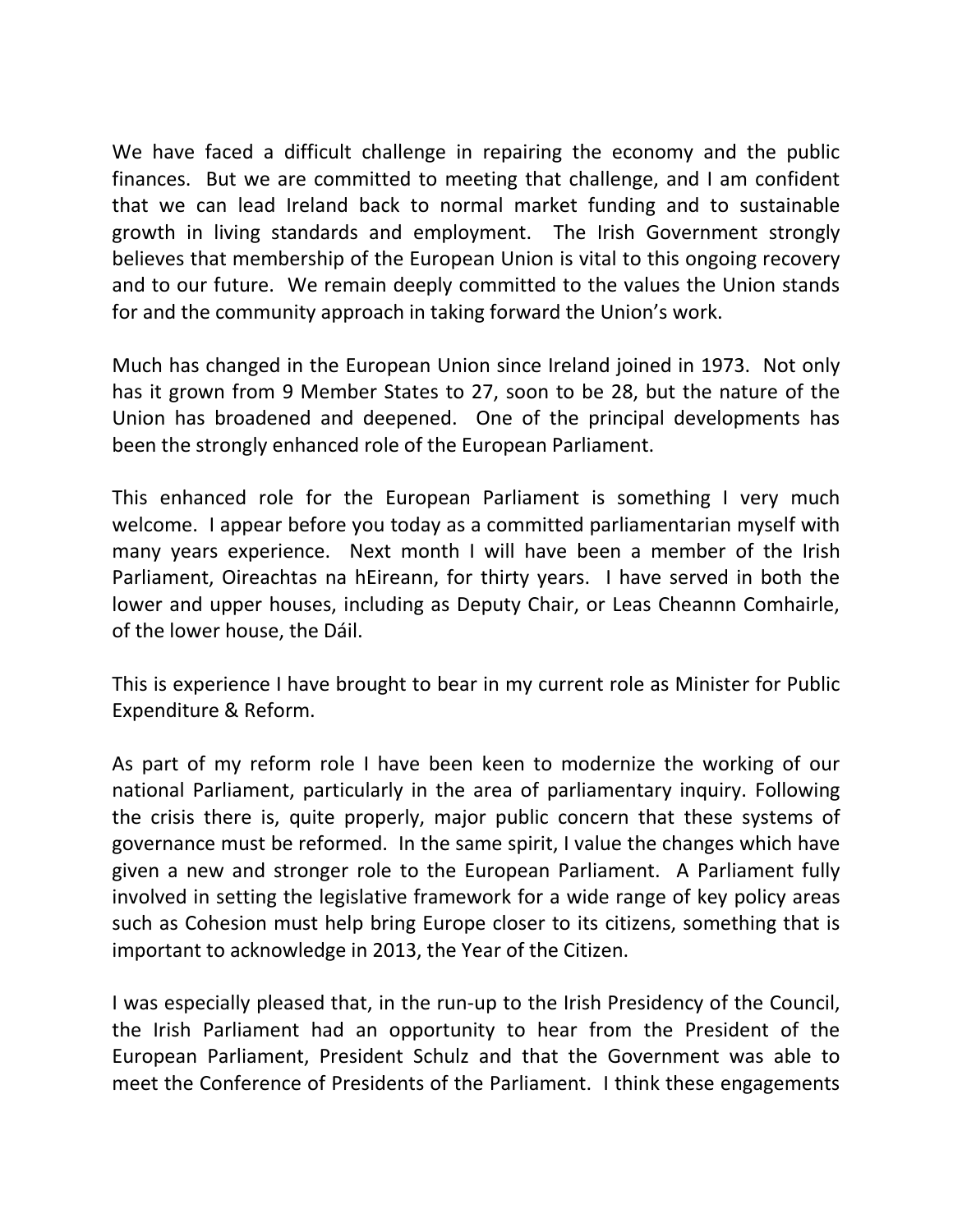set a very positive tone for engagement between the two sides. I can assure you that my officials and I will continue with that constructive engagement over the coming months.

2013 also marks the seventh time Ireland has assumed the Presidency of the Council of Ministers. This is an opportunity the Irish Government and people have always valued. The Presidency proves that this is indeed a union, a structure designed to accommodate both larger and smaller countries. By showing that a small country like Ireland can play a role at its heart, the process of widening and deepening the union can be progressed.

While we have had success in the past, we are conscious that success does not come by chance, but is the product of hard work and commitment.

This Presidency will give Ireland an opportunity to demonstrate that we are a constructive and committed Member State that belongs at the very heart of the European decision-making process. We see ourselves as country in recovery helping to drive recovery in Europe. We believe that we can help address the problems that the Union faces, and we look forward to working closely with our partners to ensure that the Union emerges from the crisis stronger. But we do not underestimate what is involved.

We want our Presidency to be viewed as fair, honest and businesslike, with a clear and definite focus on results.

We will work closely and co-operatively with all our partners and the EU institutions to move the EU agenda forward constructively through consensus. This approach has served Ireland and the EU well in the past, and we will seek to replicate it in 2013.

In our dealings with the European Parliament, the Irish Presidency will seek to represent the agreed position of the Council in a fair and impartial manner. At the same time, Ireland recognises and respects the prerogatives of the Parliament as co-legislators. I am fully aware that it is only through close and constructive cooperation with the Parliament that we can hope to achieve the ambitions we have set ourselves.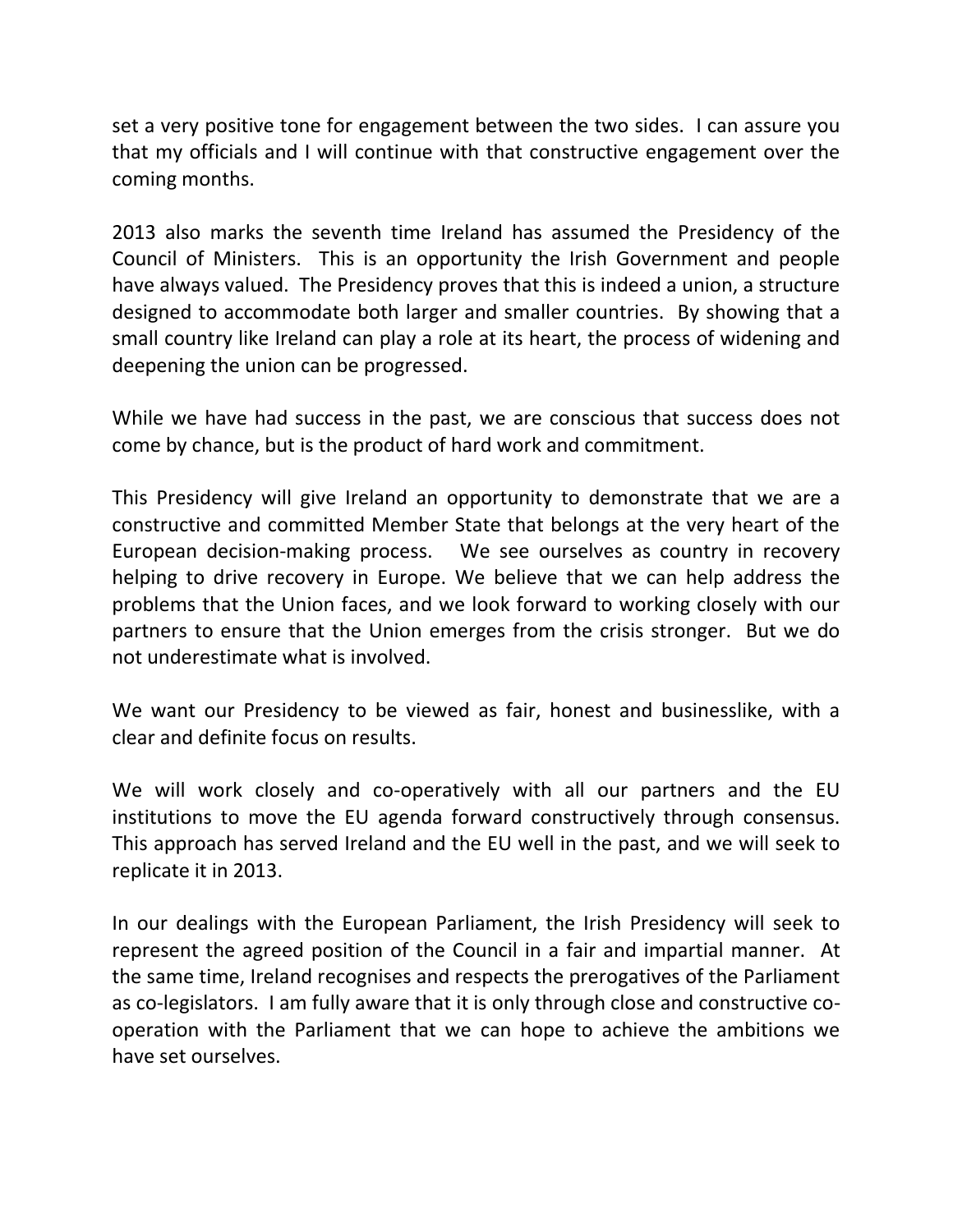We take over the Presidency of the Council at a time of great challenge for Ireland and the EU. The EU has a vital role to play in the process of economic recovery across Member States.

The main strategic priority for our Presidency will be to stress the need to get the EU economy growing again, through boosting competitiveness and creating jobs. The theme of our Presidency programme is stability, jobs and growth.

The Presidency programme sets out the tangible decisions we will push for so as to achieve our strategic priorities for the Presidency as Ireland chairs negotiations across nine different Council formations from January until June and engages in discussions with the Parliament across a wide range of issues.

The programme is based on three core principles: a people-centred recovery designed to last; investment in job-friendly growth and in Europe's resources; and engagement with our partners across Europe and the wider world.

Cohesion spending lies at the very heart of the growth agenda and will be one of the primary instruments available to the Union to drive investment and to promote growth and jobs in the years ahead, as we strive towards meeting the Europe 2020 goals of smart, sustainable and inclusive economic growth.

Forty years experience has taught us that Cohesion policy has been one of the success stories of Europe. It lies at the very heart of European integration and solidarity and proves that these words have real meaning for every part of the Union.

It has played a major role in reducing social and economic disparities and increasing cohesion in a Union of 500 million people in 27 Member States across 271 regions. The financial investments from the EU Budget are important levers available to Member States to bring about change and encourage development in the Regions.

The Irish experience of Cohesion funding has been very positive, with Cohesion policy playing an important role in the development of Ireland's economy.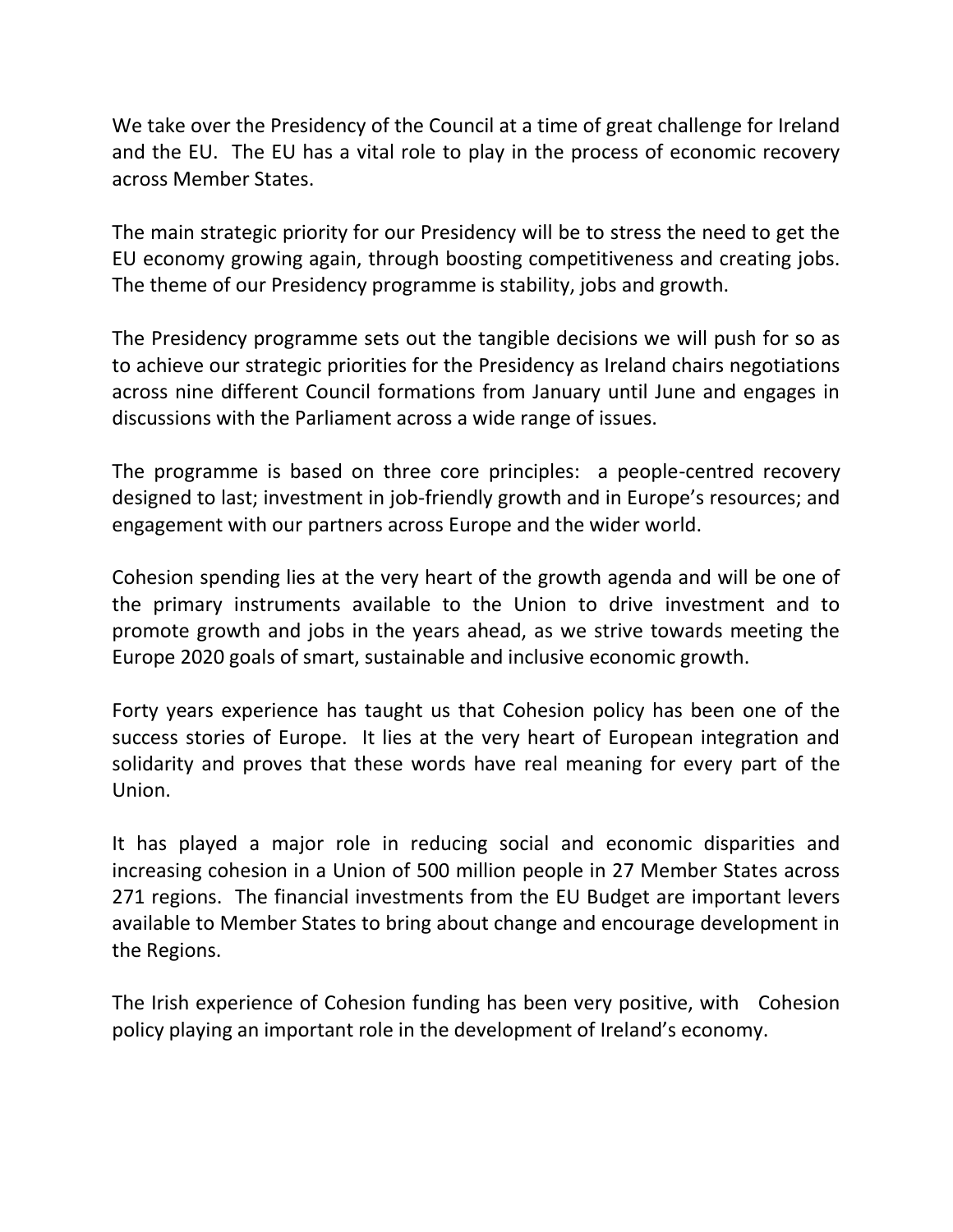Everywhere you travel in Ireland you can see the distinctive Structural Funds badge on plaques and signs, which highlights the many ways we have benefitted from Cohesion funding – from major infrastructure road and rail projects to smaller community projects, to projects aimed at helping people get jobs, acquire new skills and find better jobs. All serve to underline the real and tangible ways Ireland has benefitted from its membership of the European Union.

A unique example of the benefits of Cohesion funding is the PEACE programme. The EU Programme for Peace and Reconciliation in Northern Ireland and the Border Region of Ireland, to give it its full title, is a distinctive programme partfunded by the European Regional Development Fund.

The aim of the PEACE Programme is to reinforce progress towards a peaceful and stable society and to promote reconciliation by assisting activities which help to reconcile communities and contribute towards a shared society for everyone. The European Union has always been a strong supporter of the peace process, not just in Northern Ireland but across Europe, as witnessed by last year's award of the Nobel Peace Prize.

The new Cohesion policy regulations are closely linked to the MFF negotiations. The absence of agreement on the MFF at the November European Council will obviously have implications for the timetable for concluding work on the legislative package. The Presidency will, of course, fully respect the ordinary legislative procedure.

My ambition is that, as co-legislators, we should reach agreement on the full package during the lifetime of the Irish Presidency. I believe this Committee shares that ambition. The value of this objective is, to me, clear: we as legislators need to give those who are actually involved in preparing programmes the necessary legal certainty so that the new round of programmes can commence as early as possible in 2014.

As you will be aware, the Council reached partial general approaches on a number of important thematic blocks in April, June, October and November 2012. The elements that are still open within the Council, including Final Provisions, Recitals and the European Grouping of Territorial Co-operation amending regulation, are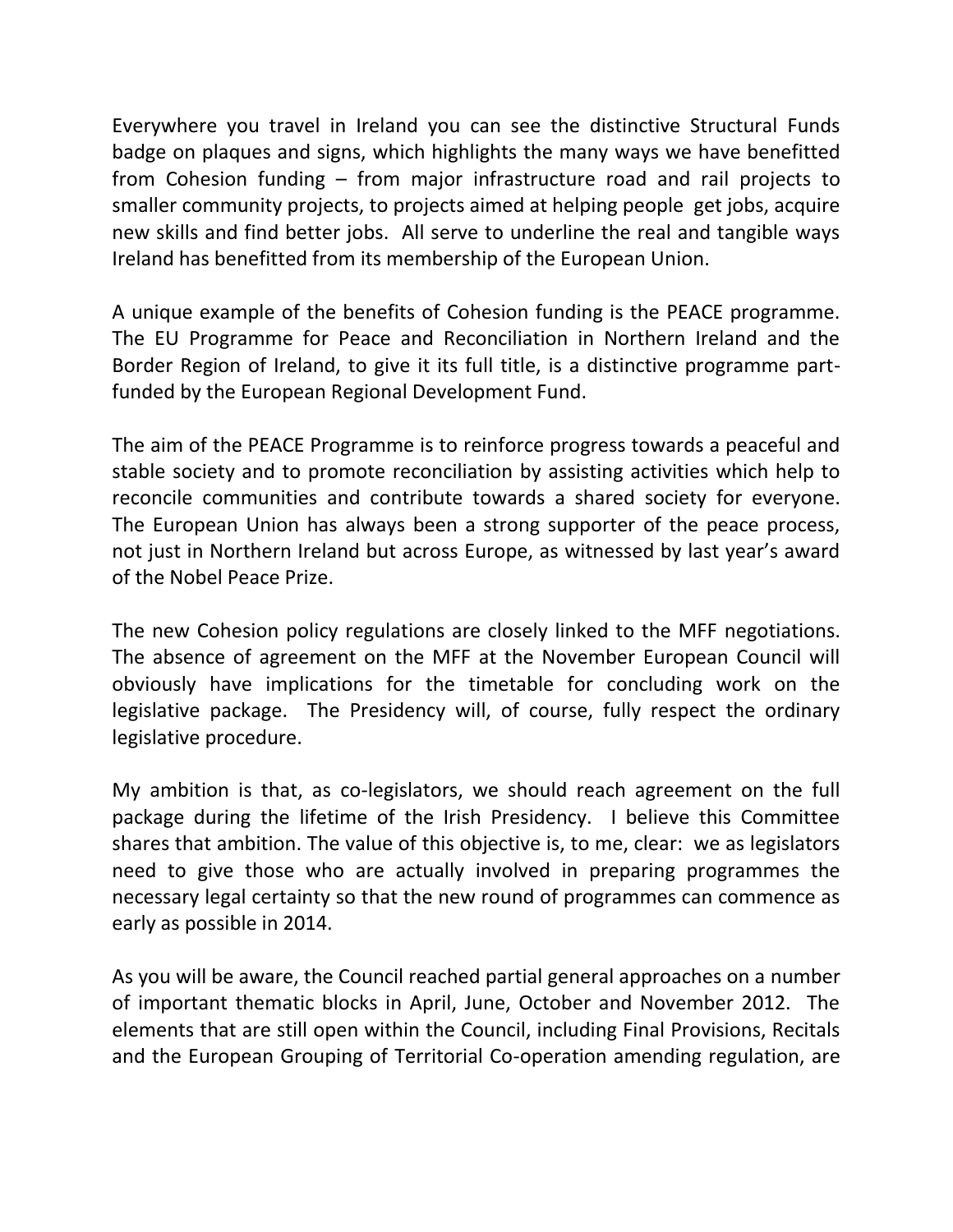being discussed at present and I hope we will be able to reach agreement in the Council in February.

I would like to pay tribute to the Cypriot and Danish Presidencies both for their efforts and the substantial achievements they made in dealing with this complex legislative package. I must also recall the significant contribution of the Polish Presidency in framing the policy issues at the start of the process in 2011.

It is also appropriate to acknowledge the progress made on the legislative package in the Parliament where I think the REGI Committee has shown the way in relation to the range of legislative files that are dependent on the MFF. In addition, a significant amount of progress has been made in the trilogues which commenced last September, most notably the compromise reached before Christmas on the strategic programming elements of the Common Provisions and European Social Fund regulations.

I think, therefore, that we start 2013 in a good place. However, I would not at all underestimate the enormity of the task facing us if we are to reach agreement on the legislative package so that partnership agreements and operational programmes can be in place across 27 Member States – 28 once Croatia joins the Union – by 2014.

Everyone here is involved in Cohesion policy across Europe so we all understand how important that is. We have a shared responsibility and a shared ambition to reach agreement as soon as possible. We in the Council appreciate the constructive engagement by the Parliament that led to the compromise on the strategic programming block. Both legislators need to continue with this constructive approach given the need to maintain progress.

On behalf of the Presidency, I am committed to working in co-operation with the Parliament, as co-legislator, to achieve this end. My officials are already involved in trilogues with the Committee and these are progressing well, building on the substantial progress made during the Cyprus Presidency. As in all negotiations there are differences between the parties, but we must overcome these if we are to reach agreement by the summer. The Presidency is available at all times.